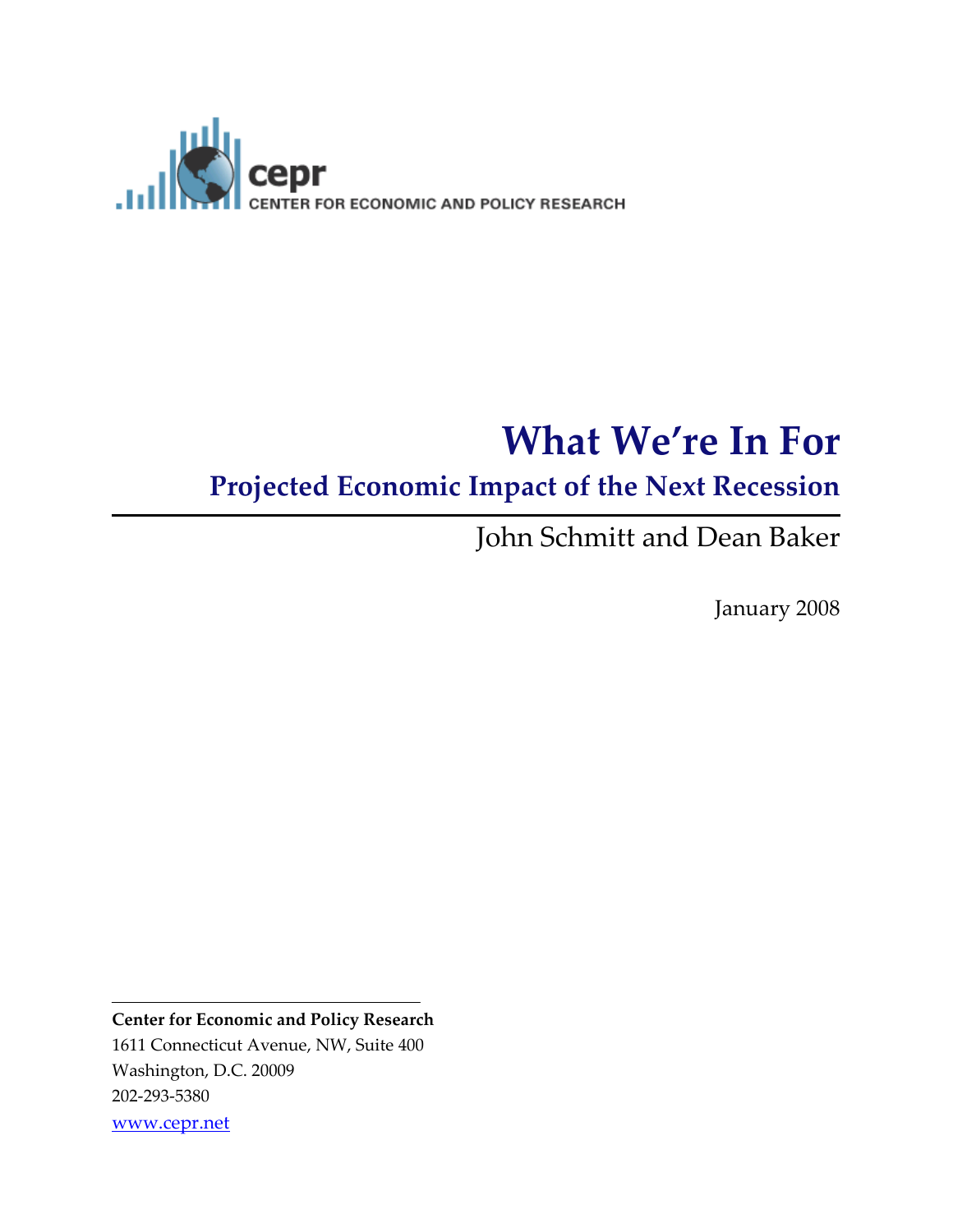# **Contents**

#### About the Author

John Schmitt is a Senior Economist and Dean Baker is Co-Director at the Center for Economic and Policy Research in Washington, DC.

#### Acknowledgements

We thank Hye Jin Rho for excellent assistance with the data. We are grateful to the Ford Foundation for support of CEPR's labor-market research.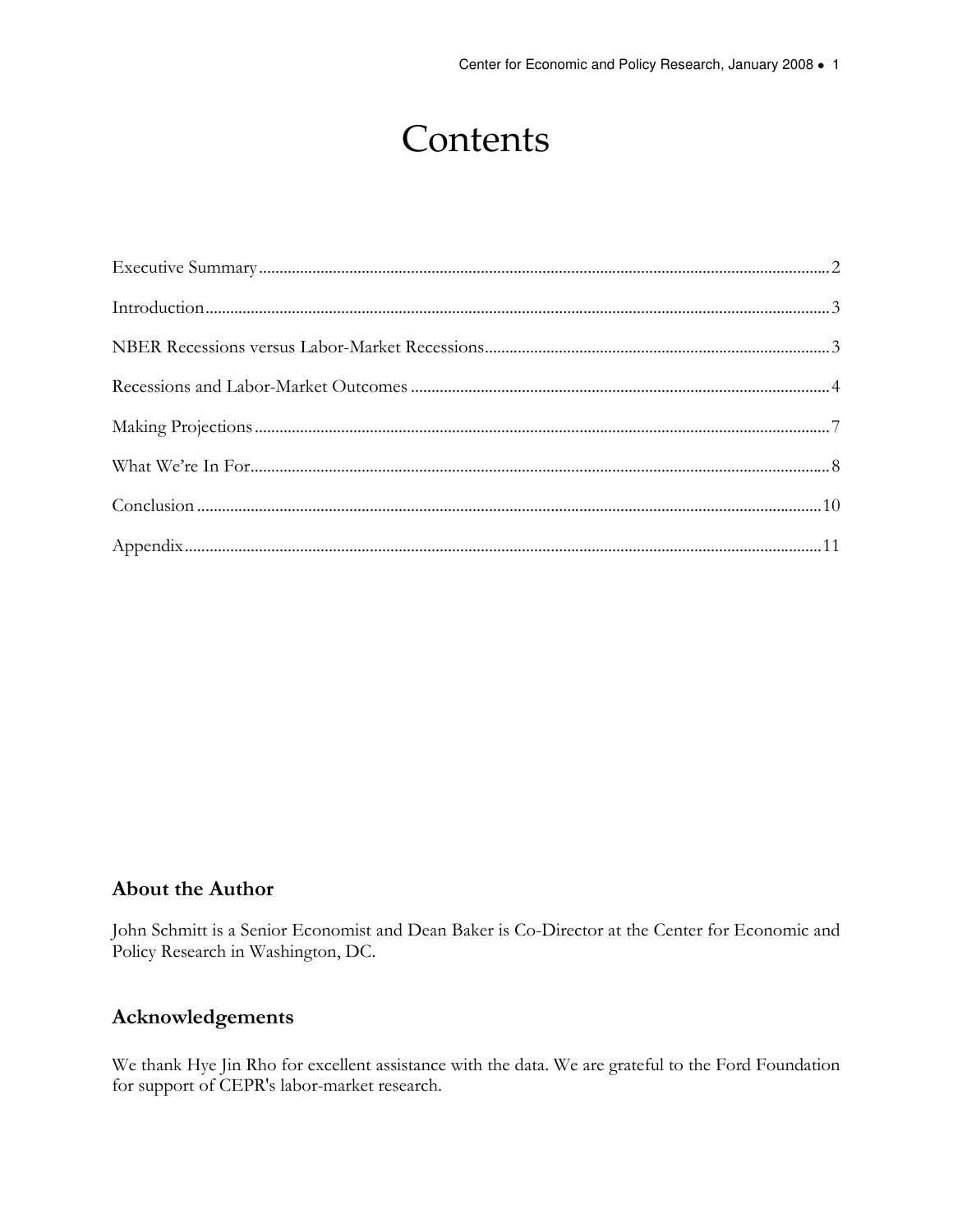### Executive Summary

Recent historical experience argues that the labor-market effects of the next recession will last far longer than the formal recession itself. This report uses the experience of the last three recessions to predict labor market outcomes of a recession in 2008.

A recession that is mild-to-moderate by recent historical standards would be formally over in six to nine months (as was the case of the early 1990s and early 2000s downturns); a recession that is severe by recent historical standards would last about two years (the total number of months in recession during the 1980-82 "double-dip" downturn). Based on the experience of the last three recessions, however, the labor-market recession would last between three years (the length of the labor-market recession in the early 1990s and early 2000s recessions) and four years (the length of the labor-market recession in the severe recession of the early 1980s).

If the next recession follows the pattern set by the three most recent downturns, a recession in 2008 would raise the national unemployment rate by between 2.1 (a mild-to-moderate recession) and 3.8 percentage points (a severe recession along the lines of the early 1980s), increasing the number of unemployed Americans by between 3.2 million and 5.8 million. Based on the historical pattern, the unemployment rate and the number of unemployed would continue to increase through 2010 (to 6.7 percent in the case of a mild-to-moderate recession) or 2011 (to 8.4 percent in the case of a more severe economic downturn).

Depending on its severity, a recession in 2008 would see the black unemployment rate increase to between 11.3 percent and 15.5 percent, from a 2007 level of 8.3 percent. For black teens, recent historical experience suggests that the unemployment rate would climb to between 37.3 percent and 41.4 percent, from a 2007 level of 29.4 percent.

Depending on the severity of the downturn, the experience of the last three recessions suggests that the national employment rate would fall about two percentage points, implying a loss of between 4.2 and 4.6 million jobs.

In the event of a mild-to-moderate recession, health-insurance coverage would fall 1.4 percentage points nationally, leaving an additional 4.2 million individuals without health insurance. Strictly comparable data are not available for the severe recession of the early 1980s, but the effects of a recession of that magnitude on health-insurance coverage would likely be much larger.

A mild-to-moderate recession would reduce the median family income by just over \$2,000 per year (in constant 2006 dollars) by 2010. A severe recession would reduce inflation-adjusted median family income by almost \$3,750 per year by 2011.

A recession would also increase the national poverty rate by between 1.6 and 3.5 percentage points (from a 2006 level of 12.3 percent), raising the number of individuals living in poverty by between 4.7 million and 10.4 million people.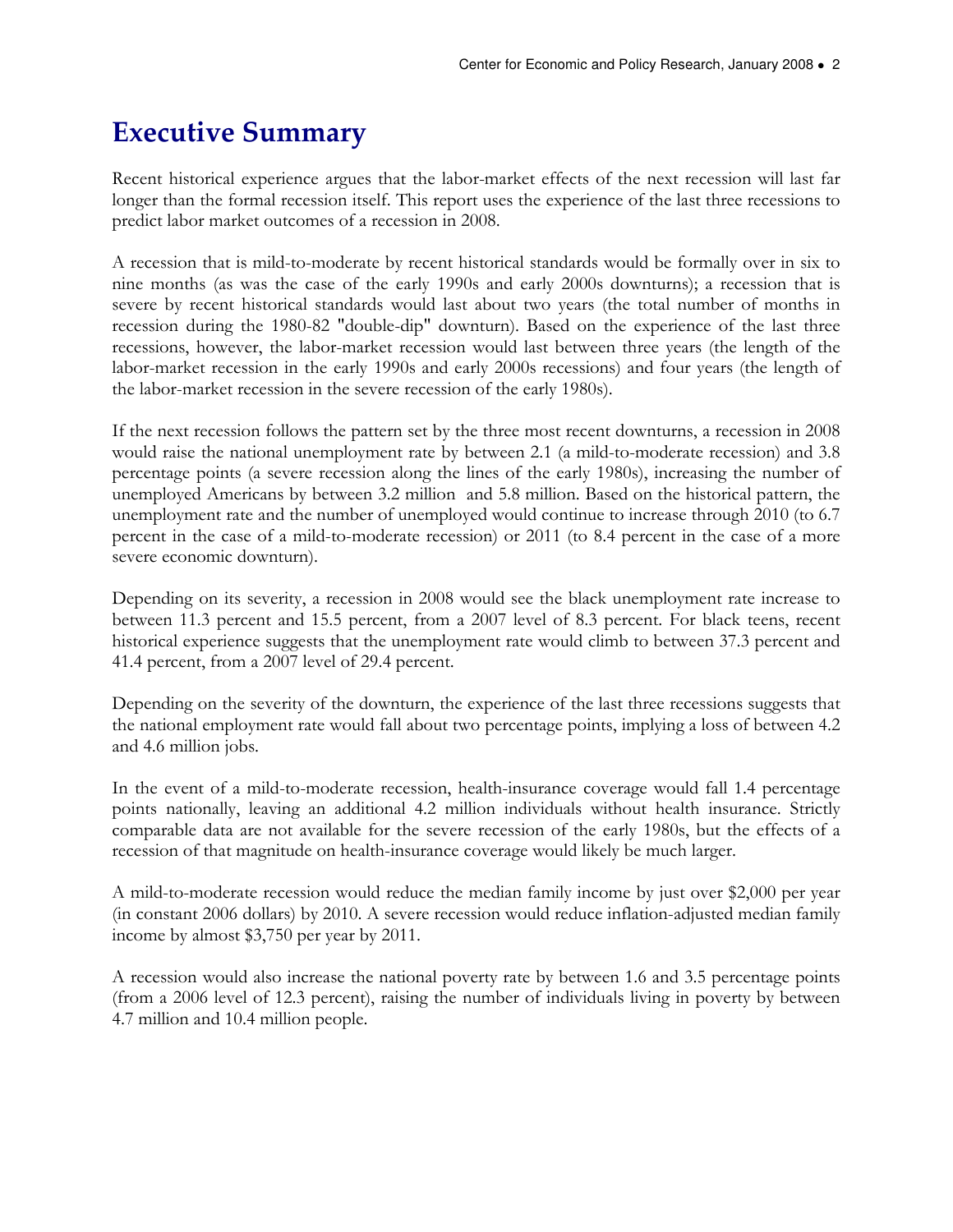### Introduction

The deflation of the largest and longest-lasting housing bubble in U.S. history is now making it all but inevitable that the United States will enter a recession in 2008. The last few weeks have seen a remarkable degree of consensus across most of the economics profession around the need for a sharp short-term stimulus to the economy. The goal is to avoid a recession or, in the likely event that that isn't possible, to make the recession shorter and more shallow.

The unusual level of agreement around the need for strong measures stems from the economic profession's familiarity with the huge economic and social costs of recessions. In this paper, we use the experience of the last three U.S. recessions --1980-82, 1990-91, and 2001-- to make some simple predictions about the likely impact of a recession on a series of important economic and social outcomes. The last three recessions provide a useful benchmark because two of the recessions -- 1990-91 and 2001-- were relatively mild as recessions go, while the 1980-82 recession (actually two back-to-back recessions) was the worst since the Great Depression of the 1930s.

The methodology we use is simple. First, we examine how key economic variables such as the unemployment rate, family income, and health-care coverage changed over the course of each of the last three recessions. We track how each of these variables behaved from the time the economy entered recession through the time that the economy hit bottom. Then, we take the current levels of these same variables and assume that they will change by the same amount as they did in the earlier recessions.<sup>1</sup>

### NBER Recessions versus Labor-Market Recessions

Using the semi-official designation of a recession --periods of "significant decline in economic activity spread across the economy, lasting more than a few months" as determined by the Business Cycle Dating Committee of the National Bureau of Economic Research (NBER)<sup>2</sup>-- recessions are typically fairly short events. As  $Table 1$  demonstrates, according to the NBER, the 2001 recession was over in just seven months (March to November 2001) and the preceding 1990-91 recession lasted only nine months (July 1990 through March 1991). The double-dip recession of the early 1980s, the most severe since the Great Depression, had more staying power --a total of 24 months spread over a three-year period-- but, as we will see, even in this case, the labor-market effects of the recession lasted much longer.

For the labor market, recessions are long and protracted events. The second panel of Table 1 shows the gap between the labor-market peak (defined as the low point of the national unemployment rate) and the labor-market trough (defined as the high point of the national unemployment rate). In the last two recessions, the unemployment rate continued to rise for three years after reaching its previous cyclical low (from 1989 until 1992, and from 2000 until 2003). In the more severe recession of 1980-82, the unemployment rate continued to rise for four years after the onset of the labormarket recession (from 1979 until 1983).<sup>3</sup>

 $\overline{a}$ 

<sup>1</sup> To sharpen the analysis, we use the average experience of the two most recent, mild, recessions.

<sup>2</sup> See http://www.nber.org/cycles/cyclesmain.html.

<sup>3</sup> Actually, the unemployment rate was 0.1 percentage point lower in 1983 (9.6 percent) than it had been in 1982 (9.7 percent), but the difference is small and the level in 1983 was the second highest level recorded in the entire postwar period.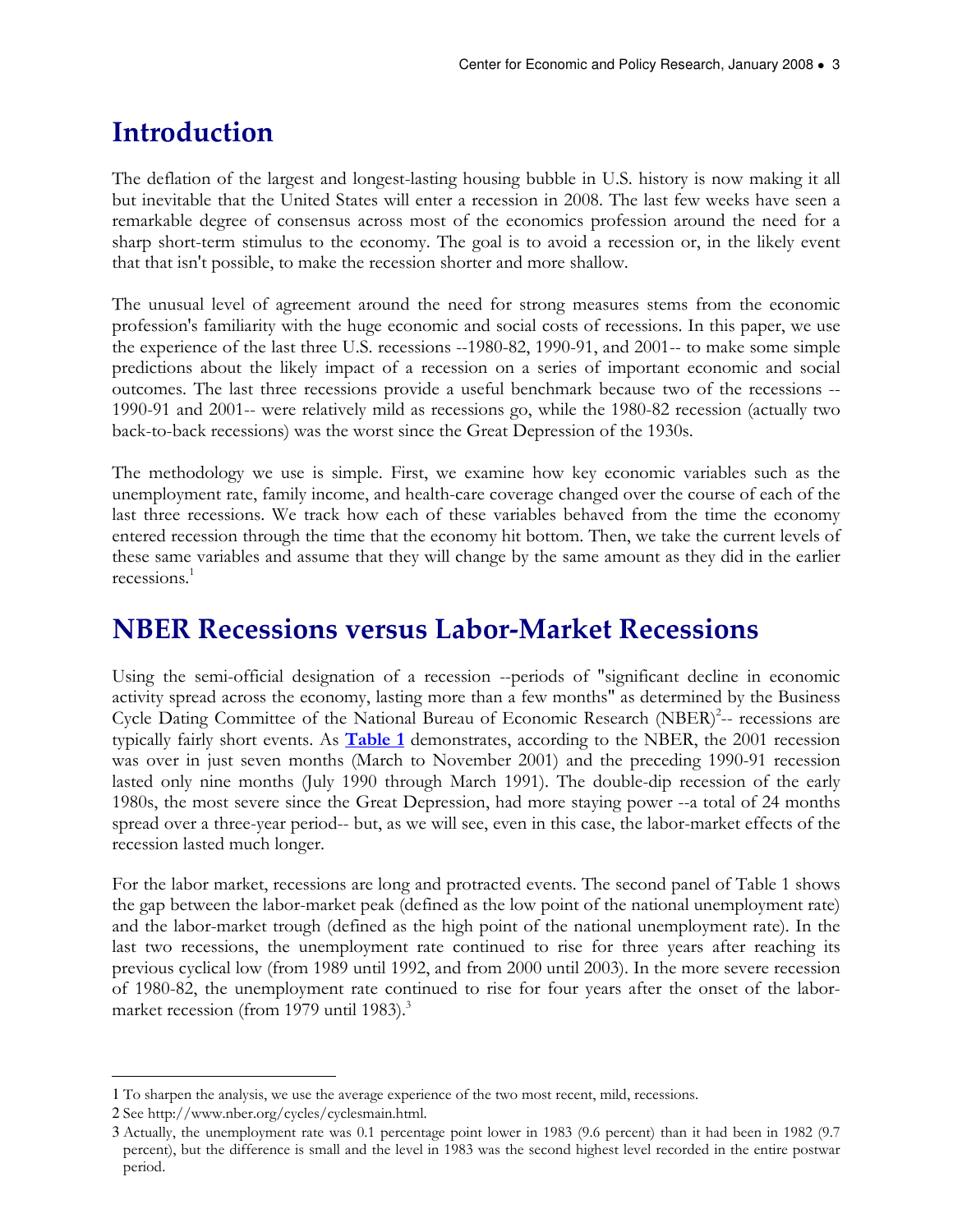|                          | 1980-1982 | 1990-1991 | 2001            |
|--------------------------|-----------|-----------|-----------------|
| <b>NBER</b>              |           |           |                 |
| Peak                     | Jan 1980  | Jul 1990  | <b>Mar 2001</b> |
| Trough                   | Nov 1982  | Mar 1991  | Nov 2001        |
| Labor market             |           |           |                 |
| Peak                     | 1979      | 1989      | 2000            |
| Trough                   | 1983      | 1992      | 2003            |
| Unemployment rate $(\%)$ |           |           |                 |
| Peak                     | 5.8       | 5.3       | 4.0             |
| Year 1                   | 7.1       | 5.6       | 4.7             |
| Year 2                   | 7.6       | 6.8       | 5.8             |
| Year 3                   | 9.7       | 7.5       | 6.0             |
| Year 4                   | 9.6       | 6.9       | 5.5             |
| Year 5                   | 7.5       | 6.1       | 5.1             |

#### **TABLE 1 Key Recession Dates and Data**

Source: NBER is the National Bureau of Economic Research. See http://www.nber.org/ for complete description of NBER recession dating procedures. The 1980-82 recession is actually two recessions: one from January 1980 through July 1980 and a second from July 1981 through November 1982. Labor market peaks and troughs based on unemployment rates (in bold) from Economic Report of the President, February 2007, Table B-42.

The final panel of Table 1 gives an idea of the duration and severity of unemployment associated with even relatively short recessions. In the most recent, and mildest of the three recessions, the unemployment rate increased from a pre-recession low of 4.0 percent in 2000, to 4.7 percent in 2001 (the year of the NBER-defined recession), to 5.8 percent in 2002, before peaking at 6.0 percent in 2003; the unemployment rate only began to fall, and even then, slowly, in 2004 (to 5.5 percent). The pattern in the early 1990s recession was similar. The pre-recession low point for unemployment was 5.3 percent in 1989. In 1990, the year that the NBER-defined recession started, the unemployment rate increased to 5.6 percent. The next year (1991), during which the economy was, in principle, in a recession for only three months, the unemployment rate jumped to 6.8 percent, and continued to rise in 1992, to 7.5 percent. It wasn't until 1993 that the unemployment rate reversed, falling back to 6.9 percent, but still 1.6 percentage points above its pre-recession low. The labor-market effects of the 1980-82 recession were even deeper and longer-lasting. The unemployment rate was 5.8 percent in 1979, the year before the recession. In the first year of the recession (1980), unemployment rose to 7.1 percent, then to 7.6 percent in 1981, then to 9.7 percent in 1982, the official end of the recession. The unemployment rate, however, remained almost unchanged at 9.6 percent in 1983, the first year of the "economic recovery" using the NBER definition. Even by 1984, two years into the recovery, the national unemployment rate averaged 7.5 percent.

#### Recessions and Labor-Market Outcomes

 $\overline{a}$ 

Recessions have far-reaching impacts on a range of economic and social outcomes. We concentrate here on the effect of labor-market recessions on the unemployment rate, the employment rate, median family income, health-insurance coverage, and the national poverty rate.<sup>4</sup> Table 2 summarizes the experience of these variables during the last three labor-market recessions. We review the basic historical trends and then use the same data as the basis for our projections for the likely effects of the next recession.

<sup>4</sup> The employment-to-population rate, which gives the share of a population that is in work. Inflation-adjusted income, in 2006 dollars, of the median family. The share of the population with health-insurance coverage of any form.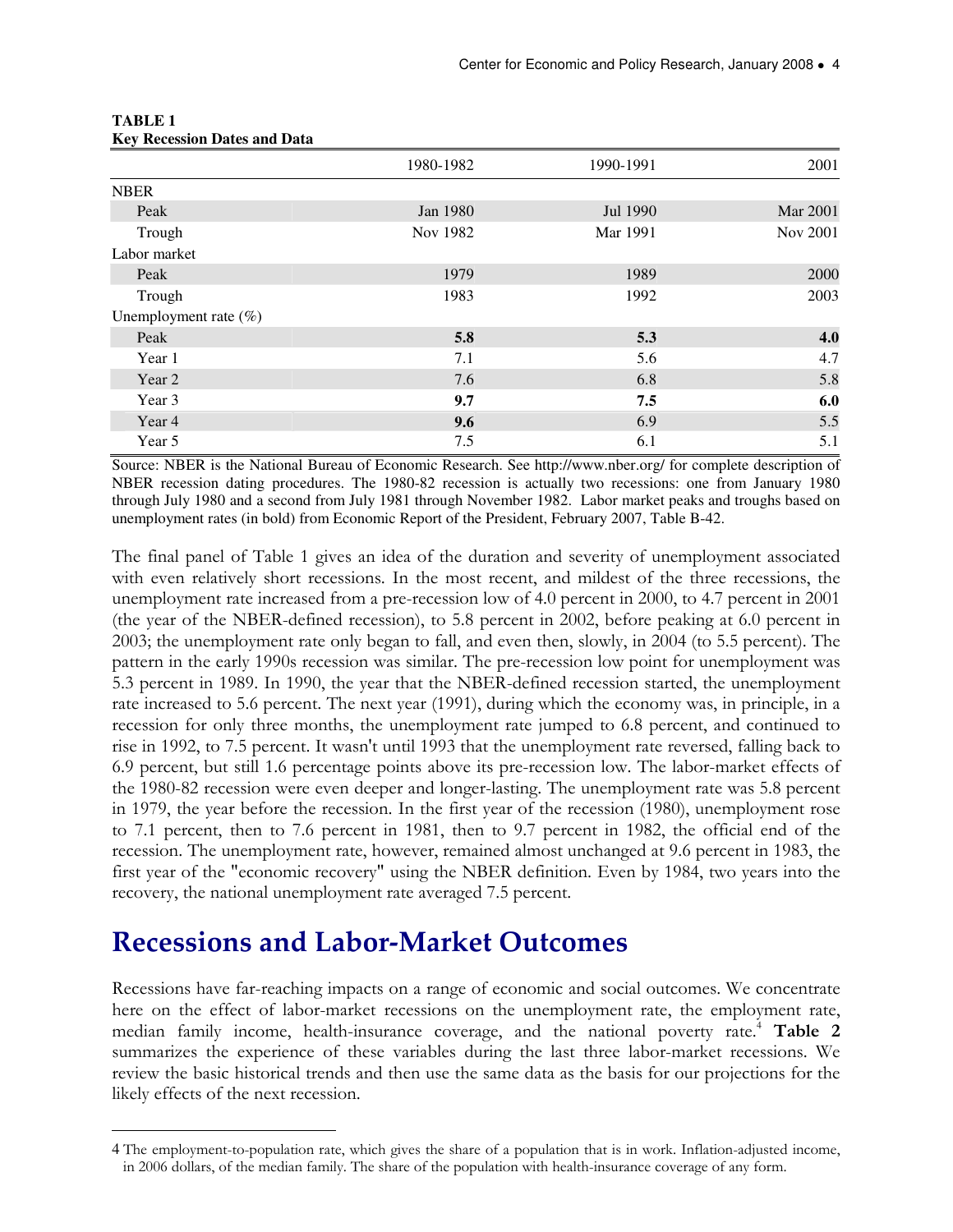Table 2 shows the pre-recession level of each of our variables of interest, as well as the changes in each of these variables from their values at the onset of each labor-market recession (1979, 1989, and 2000) through the trough of the same labor-market recession (1983, 1992, and 2003). At the preceding cycle's peak, the unemployment rate, for example, was 5.8 percent in 1979, 5.3 percent in 1989, and 4.0 percent in 2000. Over the course of the ensuing recessions, the unemployment rate increased by 3.8 percentage points by 1983, 2.2 percentage points by 1992, and 2.0 percentage points by 2003. For black teens (the last row of the first panel), the unemployment rate increased 12.0 percentage points (from 36.5 percent) during the early 1980s labor-market recession; 7.3 percentage points (from 32.4 percent) during the early 1990s recession; and 8.5 percentage points (from 24.5 percent) in the early 2000s recession.

In addition to raising the unemployment rate, recessions also reduce the share of the population in jobs.<sup>5</sup> The second panel of the table shows corresponding data for employment rates (the share of the population with a job). For the entire population aged 16 and older, employment rates fell in all three recessions: down 2.0 percentage points (from 59.9 percent) in the early 1980s; down 1.5 percentage points (from 63.0 percent) in the early 1990s; and down 2.1 percentage points (from 64.4 percent) in the early 2000s. The effects on the employment rate of African Americans (fifth row of the panel) were even larger, with a 4.3 percentage-point decline in the 1980s recession, a 2.0 percentage-point decline in the 1990s recession, and a 3.5 percentage-point decline in the early  $2000s.<sup>6</sup>$ 

Recessions also drive down family incomes, in part, because family members experience layoffs, longer periods looking for work, and reductions in work hours even when members are working, and, in part, because recessions tend to depress workers' wages. The third panel presents the annualized growth rate in the inflation-adjusted median family income during roughly symmetric periods before and after the onset of each recession. Before the 1980-82 recession (between 1976 and 1979), real median family income was growing at a 2.6 percent annual rate. During the labormarket recession between 1979 and 1983, however, real median family income fell at a 1.6 percent annual rate. A similar pattern held for the next two recessions, with median family income rising in the expansions (up 1.3 percent per year in the late 1980s and 2.1 percent per year in the late 1990s), and then falling sharply during the recessions (down 1.4 percent per year 1989-1992, and 0.9 percent per year 2000-2003).<sup>7</sup>

Recessions also have the effect of reducing the share of the population with health insurance, a result of job loss, workers' declining bargaining power, and benefit cuts by employers squeezed by the economic contraction. The fourth panel of Table 2 reports changes in the share of the population with any form of health insurance (private or public) over the course of the last two labor-market recessions (the Census Bureau does not publish directly comparable data for the earlier period). In both recessions, the share of the population with health insurance fell 1.4 percentage points. Finally, recessions have inevitably led to increases in the national poverty rate, as lowerincome individuals see their employment rates fall, their hours cut back, and their wages decline. In the early 1980s labor-market recession, the national poverty rate, for example, jumped 3.5 percentage points.

 $\overline{a}$ 

<sup>5</sup> Increases in the unemployment rate do not translate one-for-one into declines in the employment rate because the economy includes a third group of people classified as "not in the labor force" --including students, homemakers, retirees, and discouraged workers.

<sup>&</sup>lt;sup>6</sup> Note that the long-term rise in women's employment rates was so strong in the early 1980s that it offset the employment rate declines usually associated with a recession.

<sup>7</sup> As noted above, the long-term rise in women's employment rates more than offset the negative employment effects of the early 1980s recession, making the early 1980s recession a poor basis for projecting employment effects on women.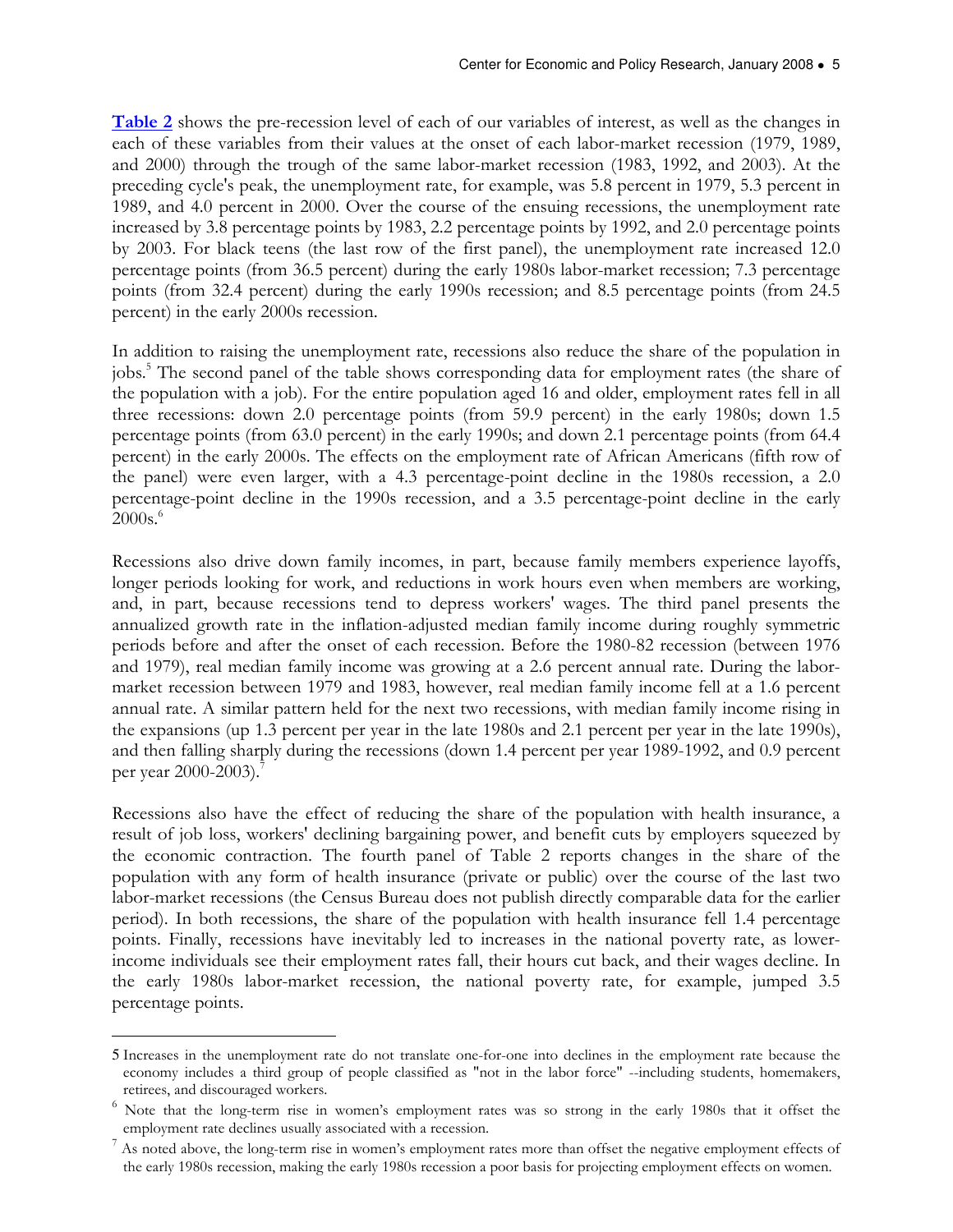|                           | 1980-82                                  |           | 1990-91                        |                        | 2001                           |                        |
|---------------------------|------------------------------------------|-----------|--------------------------------|------------------------|--------------------------------|------------------------|
|                           | Pre-recession Change in<br>cyclical peak | recession | Pre-recession<br>cyclical peak | Change in<br>recession | Pre-recession<br>cyclical peak | Change in<br>recession |
| Unemployment rate         | $(\%)$                                   | (p.p.)    | $(\%)$                         | (p.p.)                 | $(\%)$                         | (p.p.)                 |
| All $(16+)$               | 5.8                                      | 3.8       | 5.3                            | 2.2                    | 4.0                            | 2.0                    |
| Men $(20+)$               | 4.2                                      | 4.7       | 4.5                            | 2.6                    | 3.3                            | 2.3                    |
| Women $(20+)$             | 5.7                                      | 2.4       | 4.7                            | 1.6                    | 3.6                            | 1.5                    |
| Teens (16-19)             | 16.1                                     | 6.3       | 15.0                           | 5.1                    | 13.1                           | 4.4                    |
| Blacks $(16+)$            | 12.3                                     | 7.2       | 11.4                           | 2.8                    | 7.6                            | 3.2                    |
| Hispanics $(16+)$         | 8.3                                      | 5.4       | 8.0                            | 3.6                    | 5.7                            | 2.0                    |
| Black teens (16-19)       | 36.5                                     | 12.0      | 32.4                           | 7.3                    | 24.5                           | 8.5                    |
| Employment rate           | $(\%)$                                   | (p.p.)    | $(\%)$                         | (p.p.)                 | $(\%)$                         | (p.p.)                 |
| All $(16+)$               | 59.9                                     | $-2.0$    | 63.0                           | $-1.5$                 | 64.4                           | $-2.1$                 |
| Men $(20+)$               | 76.5                                     | $-5.1$    | 74.5                           | $-2.4$                 | 74.2                           | $-2.5$                 |
| Women $(20+)$             | 47.7                                     | 1.1       | 54.9                           | $-0.1$                 | 58.4                           | $-0.9$                 |
| Teens (16-19)             | 48.5                                     | $-7.0$    | 47.5                           | $-6.5$                 | 45.2                           | $-8.4$                 |
| Blacks $(16+)$            | 53.8                                     | $-4.3$    | 56.9                           | $-2.0$                 | 60.9                           | $-3.5$                 |
| Hispanics $(16+)$         | 58.3                                     | $-3.2$    | 62.2                           | $-3.1$                 | 65.7                           | $-2.6$                 |
| Black teens $(16-19)$     | 25.4                                     | $-6.7$    | 28.7                           | $-5.9$                 | 29.8                           | $-8.1$                 |
| Annual growth in real     | (p.p.a.)                                 | (p.p.a.)  | (p.p.a.)                       | (p.p.a.)               | (p.p.a.)                       | (p.p.a.)               |
| median family income      | 2.6                                      | $-1.6$    | 1.3                            | $-1.4$                 | 2.1                            | $-0.9$                 |
|                           | $(\%)$                                   | (p.p.)    | $(\%)$                         | (p.p.)                 | $(\%)$                         | (p.p.)                 |
| Health-insurance coverage | n.a.                                     | n.a.      | 86.4                           | $-1.4$                 | 85.8                           | $-1.4$                 |
|                           | $(\%)$                                   | (p.p.)    | $(\%)$                         | (p.p.)                 | $(\%)$                         | (p.p.)                 |
| Poverty rate              | 11.7                                     | 3.5       | 12.8                           | 2.0                    | 11.3                           | 1.2                    |

**TABLE 2 Economic and Social Impact of Last Three Labor Market Recessions**

Source: See appendix for data sources. Unemployment rates are as a share (%) of the labor force; employment rates are a share  $(\%)$  of the indicated population; health-insurance coverage and the poverty rate are a share  $(\%)$  of the total population. Changes in the unemployment rate, the employment rate, health-insurance coverage, and the poverty rate are all in percentage-point terms (p.p.). Annual growth in real median family income is the annualized percentage-point change (p.p.a) in the three years to the preceding labor-market peak or from the labor-market peak to the labor-market trough, adjusted for inflation using the CPI-U-RS.

Increases in the poverty rates were smaller, but still substantial, in the two most recent recessions - up 2.0 percentage points in the early 1990s and up 1.2 percentage points in the early 2000s.

Recessions also have the effect of reducing the share of the population with health insurance, a result of job loss, workers' declining bargaining power, and benefit cuts by employers squeezed by the economic contraction. The fourth panel of Table 2 reports changes in the share of the population with any form of health insurance (private or public) over the course of the last two labor-market recessions (the Census Bureau does not publish directly comparable data for the earlier period). In both recessions, the share of the population with health insurance fell 1.4 percentage points. Finally, recessions have inevitably led to increases in the national poverty rate, as lowerincome individuals see their employment rates fall, their hours cut back, and their wages decline. In the early 1980s labor-market recession, the national poverty rate, for example, jumped 3.5 percentage points. Increases in the poverty rates were smaller, but still substantial, in the two most recent recessions --up 2.0 percentage points in the early 1990s and up 1.2 percentage points in the early 2000s.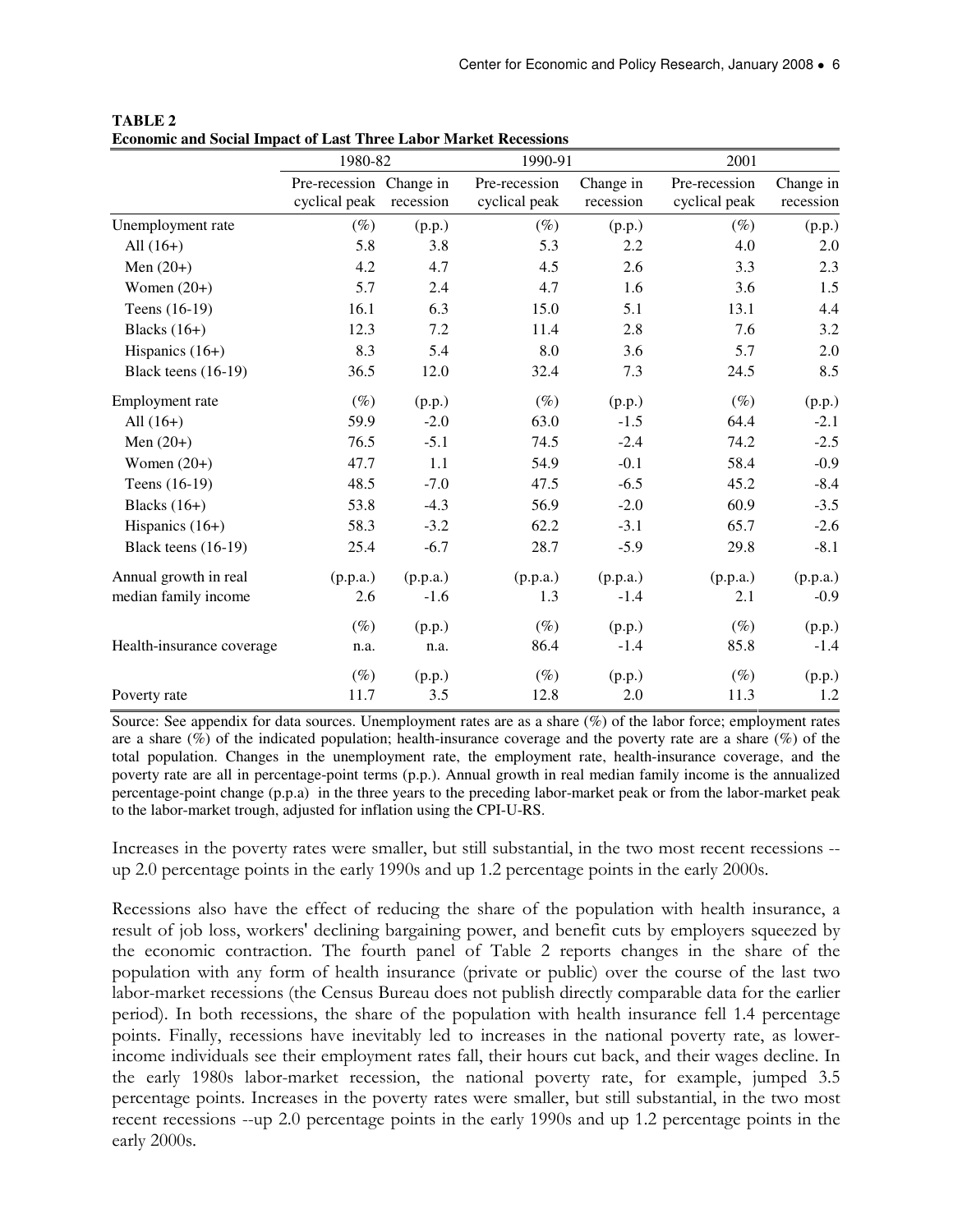### Making Projections

To gauge the likely economic and social impact of the next recession, we look to the experience of the U.S. economy during the last three recessions, as summarized in Table 2. Our approach is straightforward. We project the impact of the next recession assuming that variables will follow the same general trajectory that they followed in the past three recessions.

Table 3 summarizes our projections under the assumption that the economy enters a recession this year. Since the two most recent recessions were mild-to-moderate, we take the average of these two recessions to set a lower bound on the labor-market effects of the next recession. We use the data for the severe 1980-82 recession to give an idea of the kind of effects we might expect to see if the next recession is severe.

The first column in Table 3 presents the value of each of our variables of interest in the most recent period for which data are available (2007 in the case of unemployment and employment rates, 2006 in the case of health insurance, family income, and the poverty rate). The next four columns show our projections for each of these variables in the case of a mild-to-moderate recession along the lines of the 1990-91 or 2001 recessions. To generate the mild-to-moderate projections, we have assumed that the next labor-market recession lasts, as the 1990-91 and 2001 labor-market recessions did, for three full years after the labor-market peak, in this case, through 2011. We further assume that the change between the current level of each variable and the level by 2011 will be identical to the average change over the last two recessions. Since trying to model the dynamics of these variables is complicated and not likely to be particularly accurate, we use simple linear interpolation to project values of each variable in the intervening years between the last peak (2007) and 2011.

We can illustrate the procedure, first, using the national unemployment rate. In 2007, the unemployment rate stood at 4.6 percent. In the 1990-91 recession, the unemployment rate increased 2.2 percentage points in the four years between the peak (1989) and the trough (1992); in the 2001 recession, the unemployment rate increased 2.0 percentage points in the four years between the peak (2000) and the trough (2003). We take the average of these two changes (2.1 percentage points) and assume that four years after the current peak (assumed to be 2007), the unemployment rate will be 2.1 percentage points higher in 2010 (6.7 percent) than it was in 2007 (4.6 percent). To simplify, we then assume that the unemployment rate will rise in equal increments between 2007 and 2010 in order to create projections for 2008 and 2009.

To project the impact of a severe recession, we follow the same steps, using the change in each variable during the early 1980s labor-market recession to fix the impact of a severe recession now.

We also extend the effects over an additional year in order to reflect the longer duration of the early 1980s recession. In the case of the national unemployment rate, the total increase in the early 1980s recession was 3.8 percentage points, so we add 3.8 percentage points to the 2007 unemployment of 4.6 percent, to arrive at a projected unemployment rate of 8.4 by 2011. As before, we fill in the intervening years' projections assuming a smooth and equal increase in unemployment between 2007 and 2011.

We use the same basic procedure for all variables in the table and in the case of unemployment and employment rates provide breakdowns for some key demographic groups.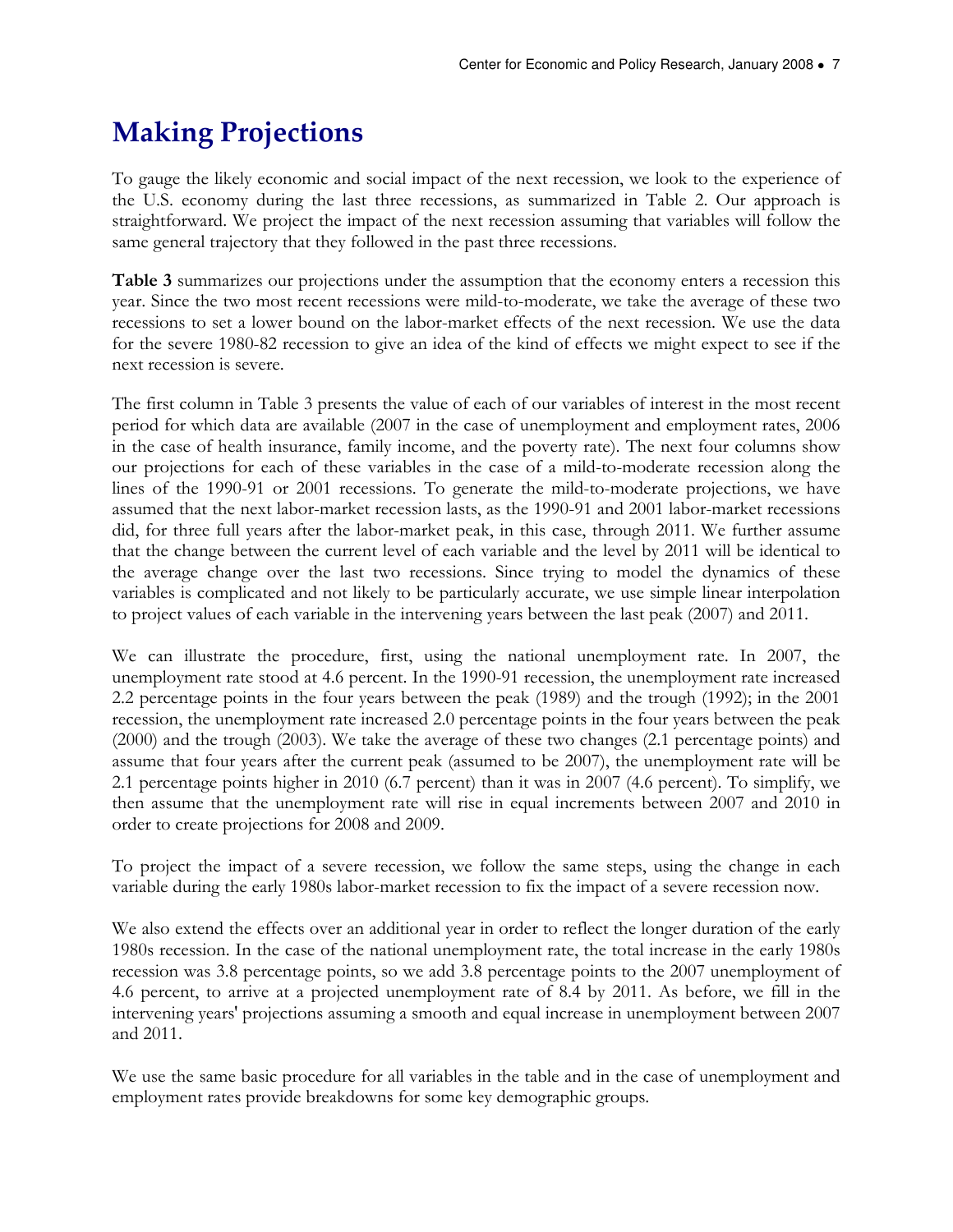|                          | Most        |                  |        |        | Projected recession |        |        |        |
|--------------------------|-------------|------------------|--------|--------|---------------------|--------|--------|--------|
|                          | recent year | Mild to Moderate |        |        | Severe              |        |        |        |
|                          | 2006/2007   | 2008             | 2009   | 2010   | 2008                | 2009   | 2010   | 2011   |
| Unemployment rate $(\%)$ |             |                  |        |        |                     |        |        |        |
| All $(16+)$              | 4.6         | 5.3              | 6.0    | 6.7    | 5.6                 | 6.5    | 7.5    | 8.4    |
| Men $(20+)$              | 4.1         | 4.9              | 5.7    | 6.6    | 5.3                 | 6.5    | 7.6    | 8.8    |
| Women $(20+)$            | 4.0         | 4.5              | 5.0    | 5.6    | 4.6                 | 5.2    | 5.8    | 6.4    |
| Teens (16-19)            | 15.7        | 17.3             | 18.9   | 20.5   | 17.3                | 18.9   | 20.4   | 22.0   |
| Blacks $(16+)$           | 8.3         | 9.3              | 10.3   | 11.3   | 10.1                | 11.9   | 13.7   | 15.5   |
| Hispanics $(16+)$        | 5.6         | 6.5              | 7.5    | 8.4    | 7.0                 | 8.3    | 9.7    | 11.0   |
| Black teens (16-19)      | 29.4        | 32.0             | 34.7   | 37.3   | 32.4                | 35.4   | 38.4   | 41.4   |
| Employment rate $(\%)$   |             |                  |        |        |                     |        |        |        |
| All $(16+)$              | 63.0        | 62.4             | 61.8   | 61.2   | 62.5                | 62.0   | 61.5   | 61.0   |
| Men $(20+)$              | 72.8        | 72.0             | 71.2   | 70.4   | 71.5                | 70.3   | 69.0   | 67.7   |
| Women $(20+)$            | 58.2        | 58.0             | 57.9   | 57.7   | 58.5                | 58.8   | 59.0   | 59.3   |
| Teens (16-19)            | 34.8        | 32.3             | 29.8   | 27.4   | 33.1                | 31.3   | 29.6   | 27.8   |
| Blacks $(16+)$           | 58.4        | 57.5             | 56.6   | 55.7   | 57.3                | 56.3   | 55.2   | 54.1   |
| Hispanics $(16+)$        | 64.9        | 64.0             | 63.0   | 62.1   | 64.1                | 63.3   | 62.5   | 61.7   |
| Black teens (16-19)      | 21.4        | 19.1             | 16.7   | 14.4   | 19.7                | 18.1   | 16.4   | 14.7   |
| Change real median       |             |                  |        |        |                     |        |        |        |
| family income (p.p.a)    | \$59,894    | $-1.2$           | $-1.2$ | $-1.2$ | $-1.6$              | $-1.6$ | $-1.6$ | $-1.6$ |
| Health-insurance $(\%)$  | 84.2        | 83.7             | 83.3   | 82.8   |                     |        |        |        |
| Poverty rate $(\% )$     | 12.3        | 12.8             | 13.4   | 13.9   | 13.2                | 14.1   | 14.9   | 15.8   |

**TABLE 3 Projected Impact of Recession on Labor-Market Outcomes, 2008-2011** 

Source: See notes to Table 2; see text for description of method; see appendix for data sources. Data for the unemployment and employment rates in the first data column refer to 2007; data for family income, health-insurance coverage, and the poverty rate refer to 2006.

The unemployment rate for African Americans would hit 11.3 percent by 2010, from 8.3 percent in 2007. The rate for teens would jump to 20.5 percent, from 15.7 percent in 2007; for black teens, unemployment would reach 37.3 percent by 2010, compared to 29.4 percent in 2007. If the recession is as severe as the early 1980s recession, the impact on unemployment would be substantially worse. By 2011, the overall unemployment rate would climb to 8.4 percent; for African Americans, 15.5 percent; for teens, 22.0 percent; and for black teens, 41.4 percent.

### What We're In For

The projections in Table 3 paint a grim picture for the labor market for at least three to four years from the onset of the next recession. Assuming only a mild-to-moderate recession, the national unemployment rate would rise to 6.7 percent, up from 4.6 percent in 2007.

If recent historical experience holds, the national employment rate --the share of the population in work at any given time-- would fall between 1.8 and 2.0 percentage points, depending on the severity of the downturn. Employment rates would remain well below their 2007 peaks even after 2010 or 2011.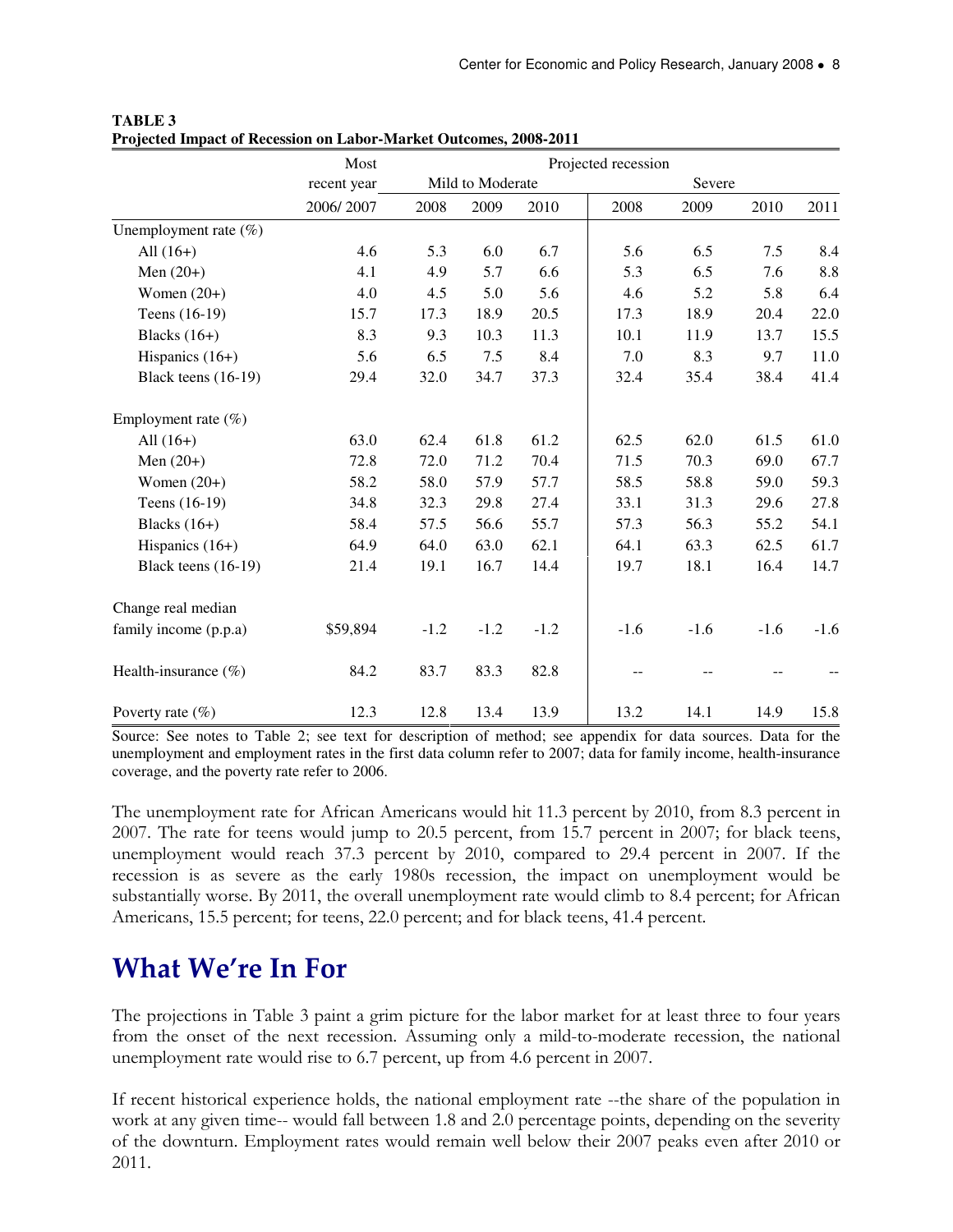In the event of a mild-to-moderate recession, the share of the population with health-insurance coverage would fall by 1.4 percentage points nationally by 2010. Although strictly comparable data are not available for the severe recession of the early 1980s, the effects on health-insurance coverage of a downturn of that magnitude would likely be substantially larger than what we saw in the two most recent and much milder recessions.

Since median family income tends to decline sharply in recessions, even a mild-to-moderate recession would reduce the median family income by 1.2 percent per year for three years through 2010. A severe recession would reduce the median family income 1.6 percent per year for four years through 2011.

A recession would also increase the national poverty rate by between 1.6 and 3.5 percentage points (from a 2006 level of 12.3 percent).

Table 4 puts the projections in Table 3 in more concrete terms. For example, the 2.1 percentagepoint increase in the unemployment rate projected by 2010 in Table 3 under the assumption of a mild-to-moderate recession would mean an additional 3.2 million unemployed workers. The projected 3.8 percentage-point increase in unemployment in the event of a severe recession would translate into 5.8 million more unemployed workers by 2011.

The 1.8-2.0 percentage-point drop in the employment rate would mean the loss of between 4.2 and 4.6 million jobs between now and 2010 or 2011.

In the case of a mild-to-moderate downturn, the 1.2 percent per year fall in median family income translates to a loss in family income for the typical family of over \$2,000 per year by 2010 (with smaller losses in each of the intervening years). The steeper 1.6 percent per year decline in the case of a severe recession would cost the typical family over \$3,700 per year by 2011.

Even in the event of mild-to-moderate downturn, a recession this year would, if the recent historical pattern holds, throw an additional 4.7 million people into poverty by 2010. A severe recession would increase the portion of the population living in poverty by over 10 million people.

### Conclusion

Labor-market recessions last far longer than the technical recessions declared by the NBER. Long after financial markets and employers have begun to recover from an economic downturn, workers continue to suffer from high levels of unemployment, depressed levels of employment, falling incomes, loss of health insurance, and outright poverty.

Even a mild-to-moderate recession along the lines of the recessions of the early 1990s and the early 2000s would likely see the unemployment rate rise above 6.5 percent, with 3.2 million more unemployed workers, 4.2 million fewer jobs, a \$2,000 per year drop in inflation-adjusted incomes for the typical family, 4.2 million more people without health-insurance coverage of any form, and 4.7 million men, women, and children thrown into poverty. Minority workers would suffer disproportionately, with the black unemployment rate rising to 11.3 percent, and the rate for black teens increasing to over 37 percent. If historical precedent holds, these effects would not bottom out until sometime in 2010.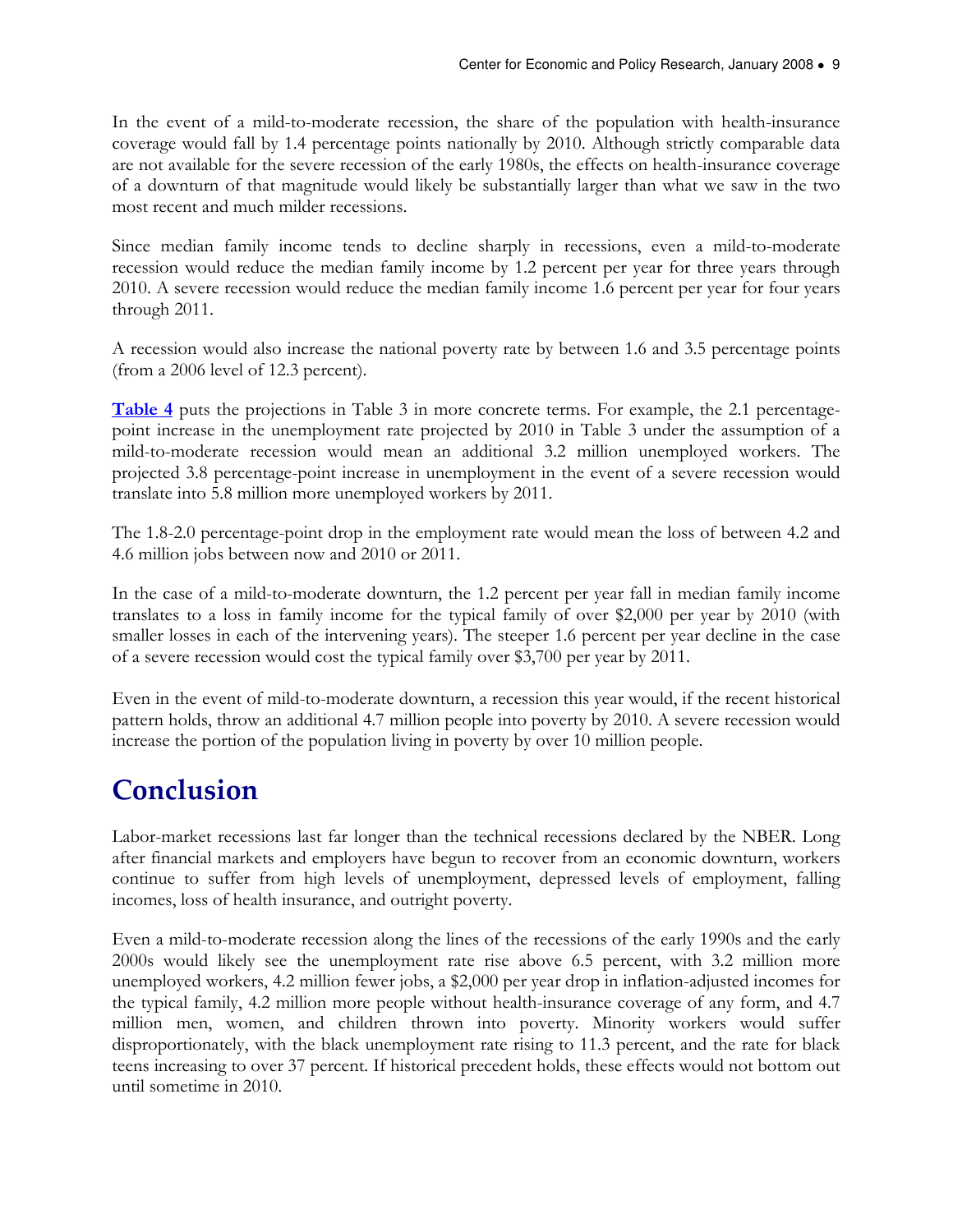|                                      |                  | Projected recession |          |
|--------------------------------------|------------------|---------------------|----------|
|                                      | Most recent year | Mild to moderate    | Severe   |
|                                      | 2006/2007        | 2010                | 2011     |
| Unemployed (thousands)               |                  |                     |          |
| All $(16+)$                          | 7,078            | 3,231               | 5,847    |
| Men $(20+)$                          | 3,259            | 1,947               | 3,736    |
| Women $(20+)$                        | 2,718            | 1,053               | 1,631    |
| Teens (16-19)                        | 1,101            | 333                 | 442      |
| Blacks $(16+)$                       | 1,445            | 522                 | 1,253    |
| Hispanics $(16+)$                    | 1,220            | 610                 | 1,176    |
| Black teens (16-19)                  | 235              | 63                  | 96       |
| Employment decline<br>(thousands)    |                  |                     |          |
| All $(16+)$                          | 146,047          | $-4,173$            | $-4,636$ |
| Men $(20+)$                          | 75,337           | $-2,535$            | $-5,278$ |
| Women $(20+)$                        | 64,799           | $-557$              | 1,225    |
| Teens (16-19)                        | 5,911            | $-1,265$            | $-1,189$ |
| Blacks $(16+)$                       | 16,051           | $-756$              | $-1,182$ |
| Hispanics $(16+)$                    | 20,382           | $-895$              | $-1,005$ |
| Black teens (16-19)                  | 566              | $-185$              | $-177$   |
| Decline real median family<br>income |                  |                     |          |
| (inflation-adjusted 2006\$)          | 59,894           | $-2,043$            | $-3,742$ |
| Lost health insurance                |                  |                     |          |
| (thousands)                          | 249,829          | $-4,154$            |          |
| People in poverty                    |                  |                     |          |
| (thousands)                          | 36,460           | 4,743               | 10,375   |

#### **TABLE 4 Projected Impact of Recession on Labor Market Outcomes, 2010-11**

Source: See notes to Table 3. Health insurance, median family income, and poverty projections assume 2007 levels are identical to 2006. All projections assume no change in national population between now and 2011. Both assumptions lower the estimated impact of the recession measured in number of individuals or inflation-adjusted dollars. The 1.4 percentage-point decline in health-insurance coverage rates in the case of a mild-to-moderate recession would mean that about 4.2 million individuals would lose health insurance.

A severe recession, along the lines of the early 1980s, would have far worse effects. The unemployment rate would likely increase to 8.4 percent, increasing the pool of unemployed by over 5.8 million workers. The economy would lose a total of 4.6 million jobs. The inflation-adjusted income of the typical family would fall almost \$3,750 per year, and the number of Americans living in poverty would rise by 10.4 million. Again, racial minorities would bear a disproportionate share of the economic hardships. Blacks, for example, would account for 1.3 million of the total 5.8 million worker increase in unemployment. If the historical pattern repeats itself, the labor market would not likely begin to recover until 2011.